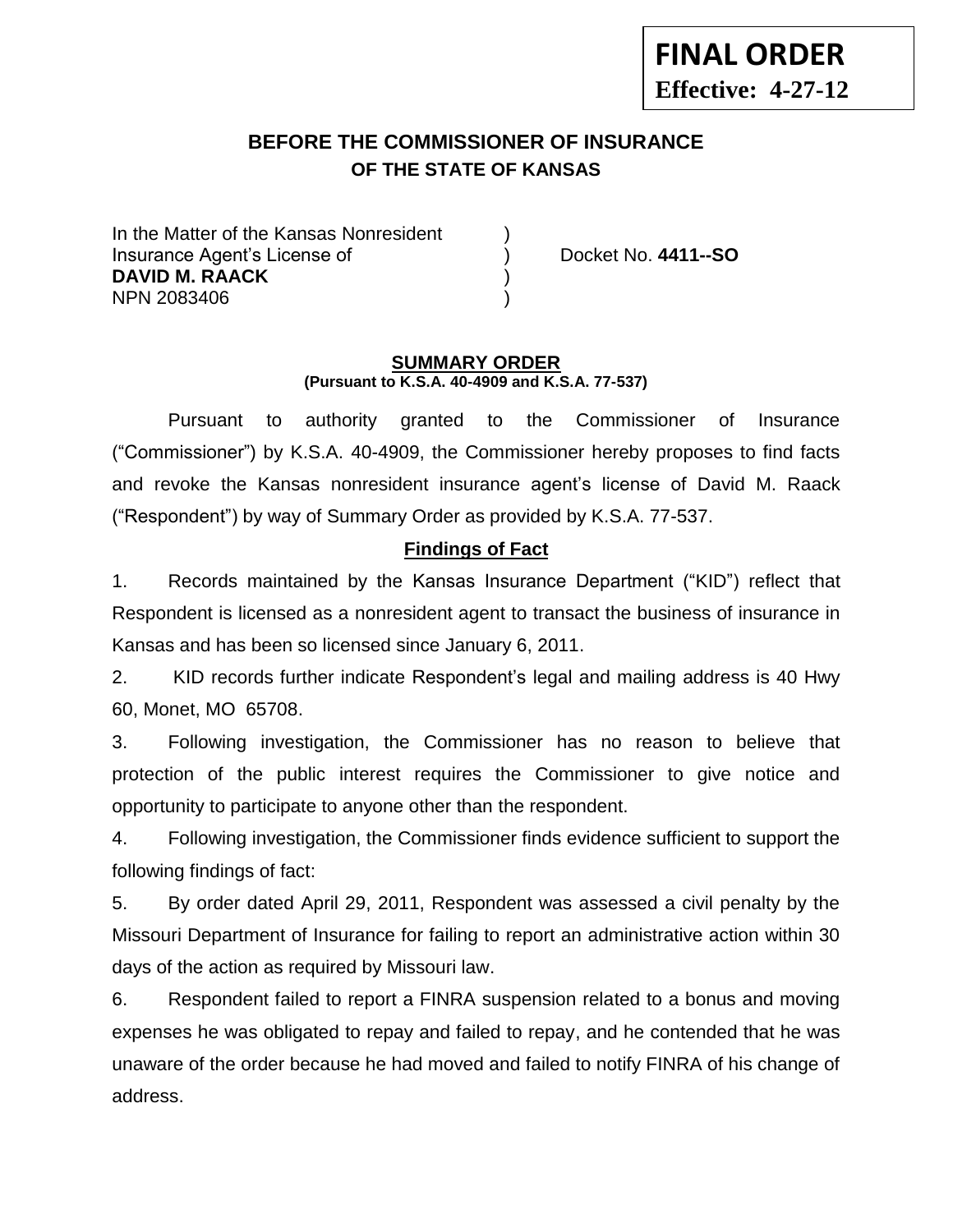7. Respondent applied for and was issued a Kansas license on January 6, 2011.

8. Respondent's application did not disclose the FINRA suspension, and Respondent has not subsequently reported it to KID as required by K.A.R. §40-7-9.

9. Respondent did not report the Missouri action within 30 days and has not reported it to date.

10. By letter of March 6, 2012, addressed to Respondent at his mailing address of record, counsel for KID summarized the foregoing facts and invited Respondent to reply in writing if he disputed the facts.

11. The letter was returned as undeliverable, and Respondent has not notified KID of a change of address within 30 days as required by K.A.R. §40-7-9.

## **Applicable Law**

12. K.S.A. 2010 Supp. 40-4909(a) provides, in relevant part:

"The commissioner may deny, suspend, revoke or refuse renewal of any license issued under this act if the commissioner finds that the applicant or license holder has:

(1) Provided incorrect, misleading, incomplete or untrue information in the license application.

(2) Violated: (A) Any provision of chapter 40 of the Kansas Statutes Annotated, and amendments thereto, or any rule and regulation promulgated thereunder; . . . [or] (C) any insurance law or regulation of another state; . . .

(8) Used any fraudulent, coercive, or dishonest practice, or demonstrated any incompetence, untrustworthiness or financial irresponsibility in the conduct of business in this state or elsewhere." K.S.A. 2010 Supp. 40- 4909(a).

13. K.A.R. §40-7-9 sets out the following requirements:

"**Agents; change in the information contained on the most recent application for a license.** Each person licensed in this state as an insurance agent shall report the following to the commissioner of insurance within 30 days of occurrence:

- (a) Each disciplinary action on the agent's license or licenses by the insurance regulatory agency of any other state or territory of the United States;
- (b) each disciplinary action on an occupational license held by the licensee, other than an insurance agent's license, by the appropriate regulatory authority of this or any other jurisdiction; . . .
- (f) each change in residence address; and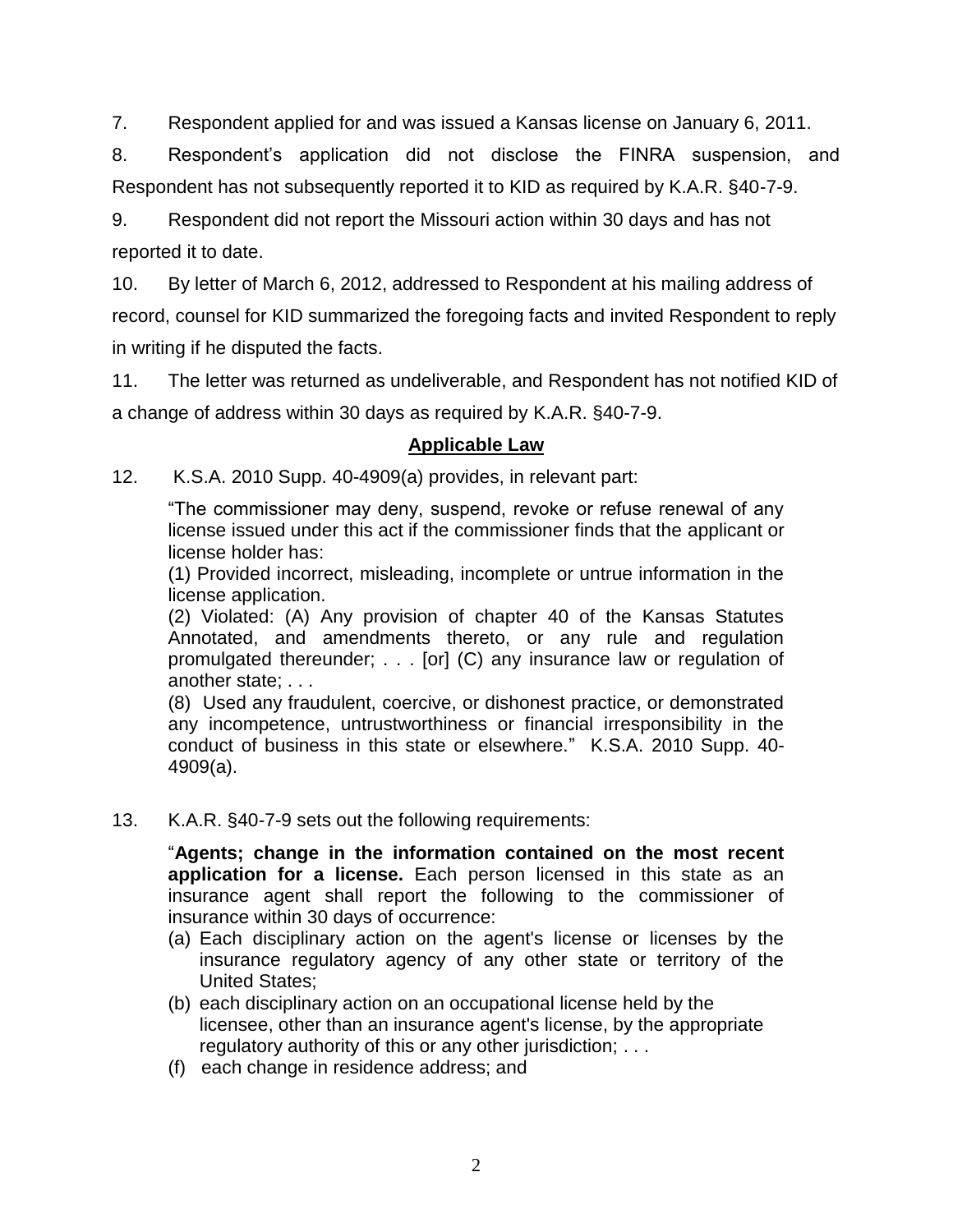(g) each change in the name or address of the agency with which the agent is associated." K.A.R. §40-7-9.

14. In addition, the Commissioner may revoke any license issued under the Insurance Agents Licensing Act if the Commissioner finds that the interests of the insurer or the insurable interests of the public are not properly served under such license. K.S.A. 40-4909(b).

### **Conclusions of Law**

15. The Commissioner has jurisdiction over Respondent as well as the subject matter of this proceeding, and such proceeding is held in the public interest.

16. The Commissioner finds, based on the facts contained in paragraph 5 that Respondent's license may be revoked because Respondent has violated the insurance laws or regulations of another state.

17. The Commissioner also finds, based on the facts contained in paragraphs 5 and 8, that Respondent's license may be revoked pursuant to K.S.A. 40-4909(a)(2)(A) because Respondent has violated K.A.R. §40-7-9(a) by failing to report a disciplinary action against his insurance agent license by another state.

18. In addition, the Commissioner finds that Respondent's license may be revoked pursuant to K.S.A. 40-4909(a)(1) and/or (a)(2)(A) because Respondent neither disclosed the FINRA action on his application nor reported it to KID.

19. The Commissioner also finds, based on the facts contained in paragraphs 9 and 10, that Respondent's license may be revoked pursuant to K.S.A. 40-4909(a)(2)(A) because Respondent has failed to report a change of address within 30 days as required by K.A.R. §40-7-9(f), and this violation is knowing and egregious in light of Respondent's prior failure to notify FINRA of a change of address.

20. Finally, the Commissioner concludes that Respondent's license may be revoked pursuant to K.S.A. 40-4909(a)(8) because Respondent has demonstrated a pattern of untrustworthiness and financial irresponsibility in business.

21. Based on the foregoing findings, the Commissioner concludes that sufficient grounds exist for the revocation of Respondent's insurance agent's license pursuant to K.S.A. 40-4909(a).

3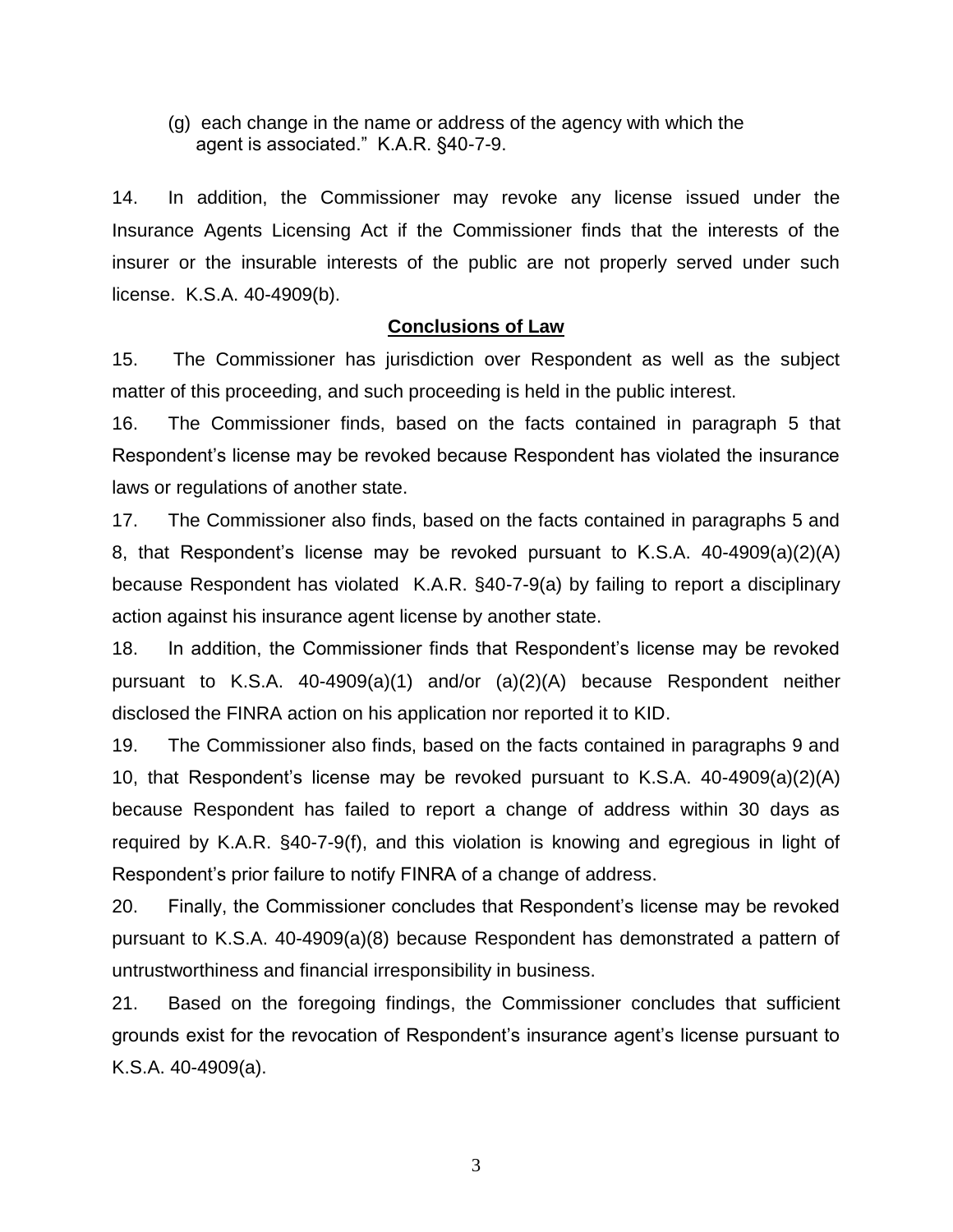22. The Commissioner further concludes Respondent's license may be revoked pursuant to K.S.A. 40-4909(b) because such license is not properly serving the interests of the insurer and the insurable interests of the public.

23. Based on the facts and circumstances set forth herein, it appears that the use of summary proceedings in this matter is appropriate, in accordance with the provisions set forth in K.S.A. 77-537(a), in that the use of summary proceedings does not violate any provision of the law, the protection of the public interest does not require the KID to give notice and opportunity to participate to persons other than Respondent, and after investigation, KID believes in good faith that the allegations will be supported to the applicable standard of proof.

#### **Policy to be Served**

24. Before issuing an insurance agent license, the Commissioner must determine that the applicant is qualified and has not committed any act that would be grounds for denial, suspension, or revocation. K.S.A. 40-4905(b). Further, the Commissioner may revoke any license issued under the Insurance Agents Licensing Act if the Commissioner finds that the interests of the insurer or the insurable interests of the public are not properly served under the license. The following action is necessary and appropriate to promote the security and integrity of the insurance business and protect insurance consumers by licensing, or continuing to license, persons or entities to sell, solicit, or negotiate insurance in the State of Kansas only if their conduct indicates they are both qualified and trustworthy.

**IT IS THEREFORE ORDERED BY THE COMMISSIONER OF INSURANCE THAT** the Kansas nonresident insurance agent's license of **DAVID M. RAACK** is hereby **REVOKED.** 

**It is further ordered,** that **DAVID M. RAACK** shall **CEASE and DESIST** from the sale, solicitation, or negotiation of insurance, doing any act toward the sale, solicitation, or negotiation of insurance, and/or receiving compensation deriving from the sale, solicitation, or negotiation of insurance in Kansas or on Kansas risks through business conducted on and after the effective date of this order.

**It is further ordered**, pursuant to KSA 77-415(b)(2)(A), that this order is designated by KID as precedent.

4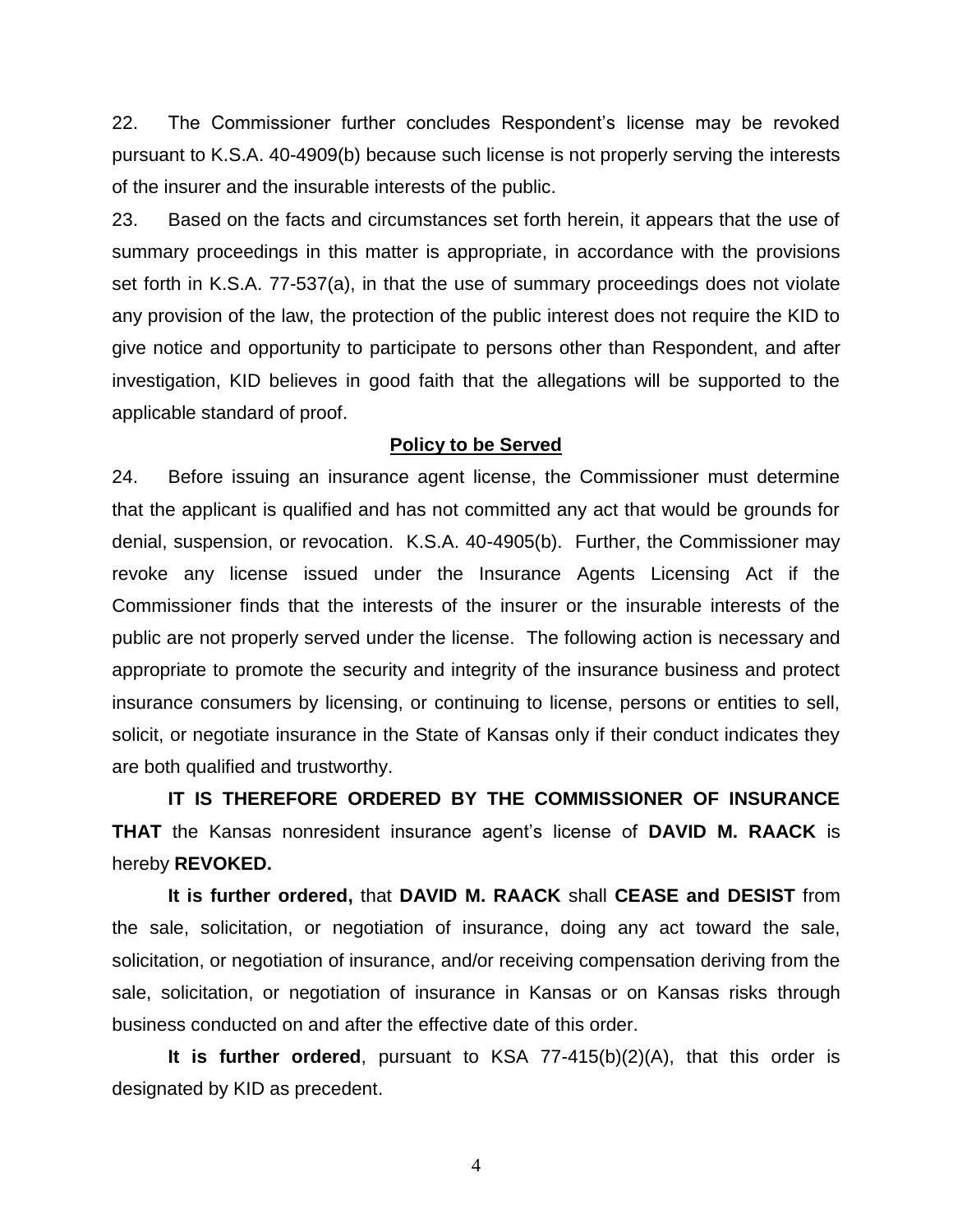## **IT IS SO ORDERED THIS \_\_9th\_\_ DAY OF APRIL 2012, IN THE CITY OF TOPEKA, COUNTY OF SHAWNEE, STATE OF KANSAS.**



\_/s/ Sandy Praeger\_\_\_\_\_\_\_\_\_\_\_\_\_\_\_\_ Sandy Praeger Commissioner of Insurance

BY:

\_/s/ Zachary J.C. Anshutz\_\_\_\_\_\_\_\_\_\_\_ Zachary J.C. Anshutz General Counsel